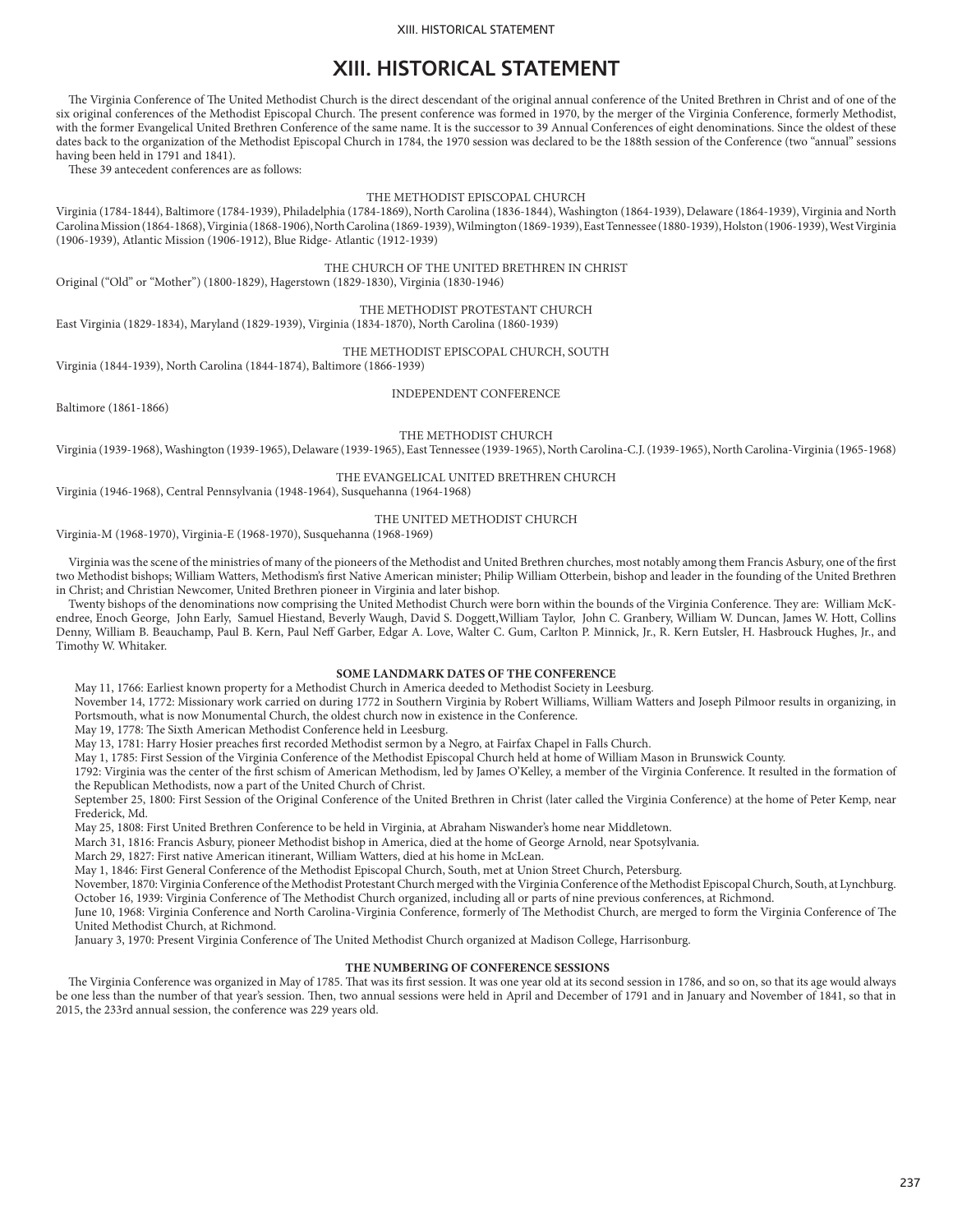# 2015 JOURNAL OF THE VIRGINIA ANNUAL CONFERENCE

### **SESSIONS OF THE VIRGINIA CONFERENCE**

| 1Mason's, Brunswick Co May 1785 Bishop Asbury Unknown                     |  |  |
|---------------------------------------------------------------------------|--|--|
| 2Lane's Chapel, Sussex Co April 1786  Bishop Asbury  Unknown              |  |  |
| 3Rough Creek, Charlotte Co April 1787  Bishop Asbury Unknown              |  |  |
|                                                                           |  |  |
|                                                                           |  |  |
| 6Lane's Chapel, Sussex Co June 1790  Bishop Asbury Unknown                |  |  |
|                                                                           |  |  |
| 8Lane's Chapel, Sussex Co December 1791  Bishop Asbury Unknown            |  |  |
|                                                                           |  |  |
|                                                                           |  |  |
| 11Mabrey's Greensville Co November 1794 Bishop Asbury Unknown             |  |  |
| 12Salem, Mecklenburg Co.  November 1795 Bishop Asbury Unknown             |  |  |
| 13Mabrey's, Greensville Co November 1796 Bishop Asbury Unknown            |  |  |
| 14Lane's Chapel, Sussex Co November 1797 Bishop Asbury Unknown            |  |  |
| 15Salem, Mecklenburg Co.  April 1798  Bishop Asbury Unknown               |  |  |
| 16Jones' Chapel, Sussex Co.  April 1799  Bishop Asbury  Unknown           |  |  |
| 17Blount's Chapel, Isle of Wight Co April 1800  Bishop Asbury Unknown     |  |  |
| 18Drumgoole's, Brunswick Co.  April 1801  Bishop Asbury  Unknown          |  |  |
| 19Salem, Mecklenburg Co.  March 1802 Bishop Asbury Unknown                |  |  |
| 20Olive Branch, Brunswick Co March 1803 Bishop Asbury Alex. McCaine       |  |  |
| 21Salem, Mecklenburg Co.  April 1804 Bishop Asbury Alex. McCaine          |  |  |
| 22Taylor's, Caswell Co., N.C.  March 1805 Bishop Asbury Alex. McCaine     |  |  |
|                                                                           |  |  |
|                                                                           |  |  |
|                                                                           |  |  |
|                                                                           |  |  |
|                                                                           |  |  |
|                                                                           |  |  |
|                                                                           |  |  |
|                                                                           |  |  |
|                                                                           |  |  |
|                                                                           |  |  |
|                                                                           |  |  |
|                                                                           |  |  |
|                                                                           |  |  |
|                                                                           |  |  |
|                                                                           |  |  |
|                                                                           |  |  |
|                                                                           |  |  |
|                                                                           |  |  |
|                                                                           |  |  |
|                                                                           |  |  |
|                                                                           |  |  |
|                                                                           |  |  |
|                                                                           |  |  |
|                                                                           |  |  |
|                                                                           |  |  |
|                                                                           |  |  |
|                                                                           |  |  |
|                                                                           |  |  |
|                                                                           |  |  |
|                                                                           |  |  |
|                                                                           |  |  |
|                                                                           |  |  |
|                                                                           |  |  |
|                                                                           |  |  |
|                                                                           |  |  |
|                                                                           |  |  |
|                                                                           |  |  |
|                                                                           |  |  |
|                                                                           |  |  |
|                                                                           |  |  |
|                                                                           |  |  |
| 64Randolph-Macon College, Boydton November 1846 Bishop Capers  John Early |  |  |
|                                                                           |  |  |
|                                                                           |  |  |
| 66Elizabeth City, N.C November 1848 Bishop Capers  John Early             |  |  |
|                                                                           |  |  |
|                                                                           |  |  |
|                                                                           |  |  |
|                                                                           |  |  |
|                                                                           |  |  |
|                                                                           |  |  |
|                                                                           |  |  |
| 75Elizabeth City, N.C November 1857 Bishop PierceJ.D. Couling             |  |  |
|                                                                           |  |  |
|                                                                           |  |  |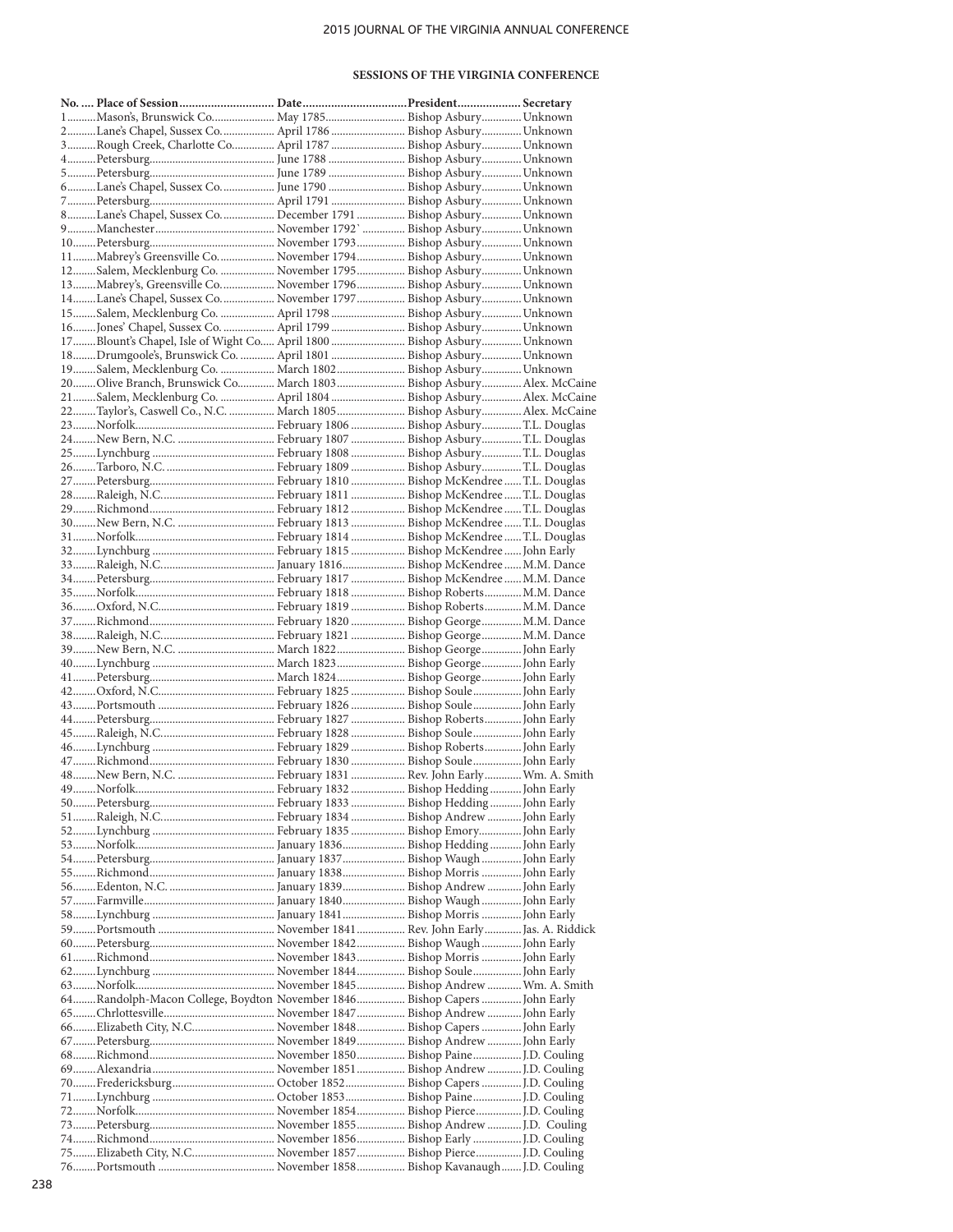### XIII. HISTORICAL STATEMENT

| 92Elizabeth City, N.C November 1874 Bishop Marvin  Paul Whitehead |  |  |  |
|-------------------------------------------------------------------|--|--|--|
|                                                                   |  |  |  |
|                                                                   |  |  |  |
|                                                                   |  |  |  |
|                                                                   |  |  |  |
|                                                                   |  |  |  |
|                                                                   |  |  |  |
|                                                                   |  |  |  |
|                                                                   |  |  |  |
|                                                                   |  |  |  |
|                                                                   |  |  |  |
|                                                                   |  |  |  |
|                                                                   |  |  |  |
|                                                                   |  |  |  |
|                                                                   |  |  |  |
|                                                                   |  |  |  |
|                                                                   |  |  |  |
|                                                                   |  |  |  |
|                                                                   |  |  |  |
|                                                                   |  |  |  |
|                                                                   |  |  |  |
|                                                                   |  |  |  |
|                                                                   |  |  |  |
|                                                                   |  |  |  |
|                                                                   |  |  |  |
|                                                                   |  |  |  |
|                                                                   |  |  |  |
|                                                                   |  |  |  |
|                                                                   |  |  |  |
|                                                                   |  |  |  |
|                                                                   |  |  |  |
|                                                                   |  |  |  |
|                                                                   |  |  |  |
|                                                                   |  |  |  |
|                                                                   |  |  |  |
|                                                                   |  |  |  |
|                                                                   |  |  |  |
|                                                                   |  |  |  |
|                                                                   |  |  |  |
|                                                                   |  |  |  |
|                                                                   |  |  |  |
|                                                                   |  |  |  |
|                                                                   |  |  |  |
|                                                                   |  |  |  |
|                                                                   |  |  |  |
|                                                                   |  |  |  |
|                                                                   |  |  |  |
|                                                                   |  |  |  |
|                                                                   |  |  |  |
|                                                                   |  |  |  |
|                                                                   |  |  |  |
|                                                                   |  |  |  |
|                                                                   |  |  |  |
|                                                                   |  |  |  |
|                                                                   |  |  |  |
|                                                                   |  |  |  |
|                                                                   |  |  |  |
|                                                                   |  |  |  |
|                                                                   |  |  |  |
|                                                                   |  |  |  |
|                                                                   |  |  |  |
|                                                                   |  |  |  |
|                                                                   |  |  |  |